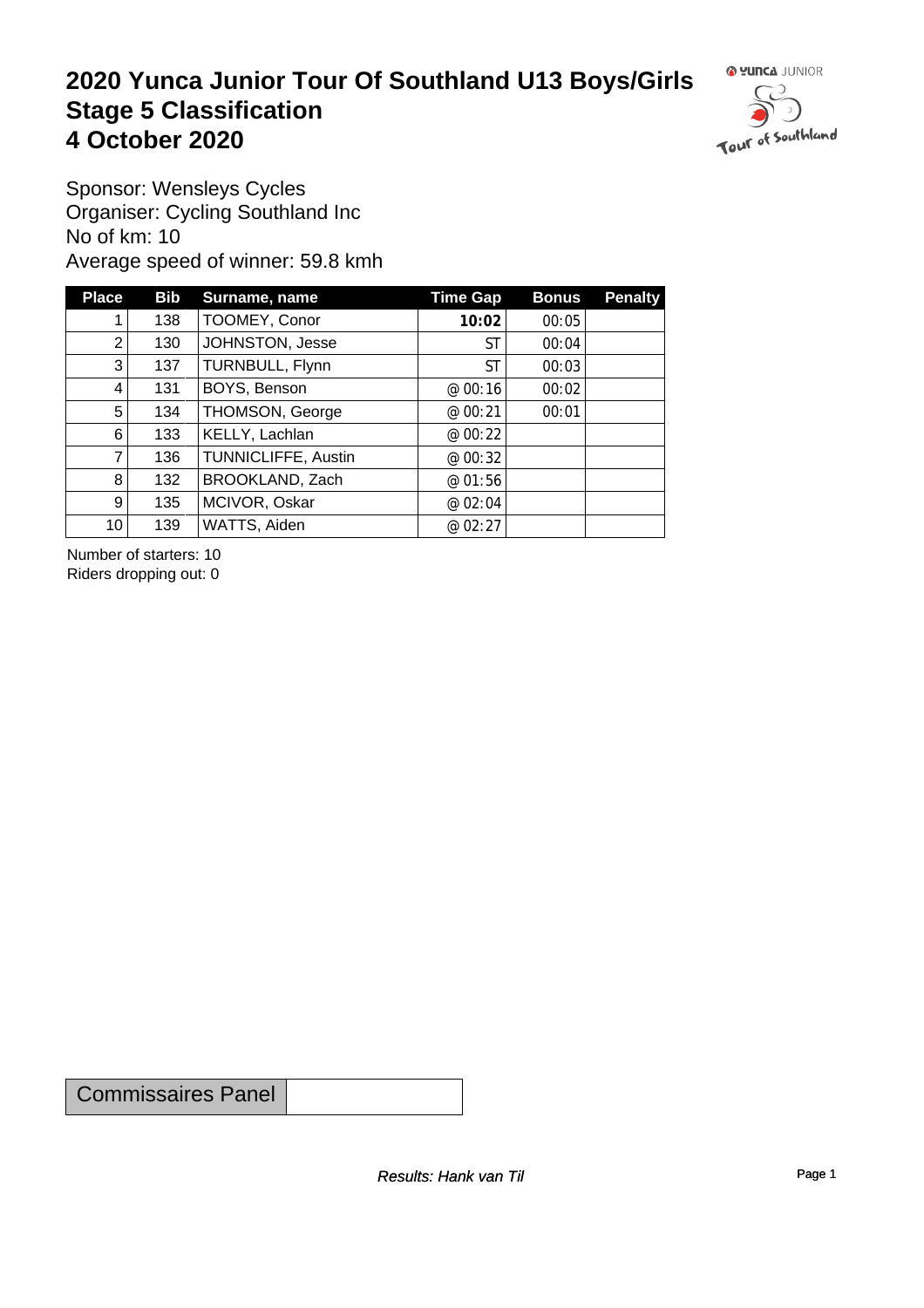## **2020 Yunca Junior Tour Of Southland U13 Boys/Girls General Classification (Stage 5)**<br>
4 October 2020 **4 October 2020**

 $\circ$ 

Organiser: Cycling Southland Inc

| <b>Place</b> | <b>Bib</b> | Surname, name              | <b>Time Gap</b> |
|--------------|------------|----------------------------|-----------------|
|              | 137        | TURNBULL, Flynn            | 2:11:17         |
| 2            | 138        | TOOMEY, Conor              | @ 00:39         |
| 3            | 136        | <b>TUNNICLIFFE, Austin</b> | @ 01:24         |
| 4            | 134        | <b>THOMSON, George</b>     | <b>ST</b>       |
| 5            | 130        | JOHNSTON, Jesse            | @ 02:34         |
| 6            | 131        | BOYS, Benson               | @ 02:35         |
|              | 132        | BROOKLAND, Zach            | @ 14:53         |
| 8            | 133        | KELLY, Lachlan             | @22:03          |
| 9            | 135        | MCIVOR, Oskar              | @27:12          |
| 10           | 139        | WATTS, Aiden               | @27:51          |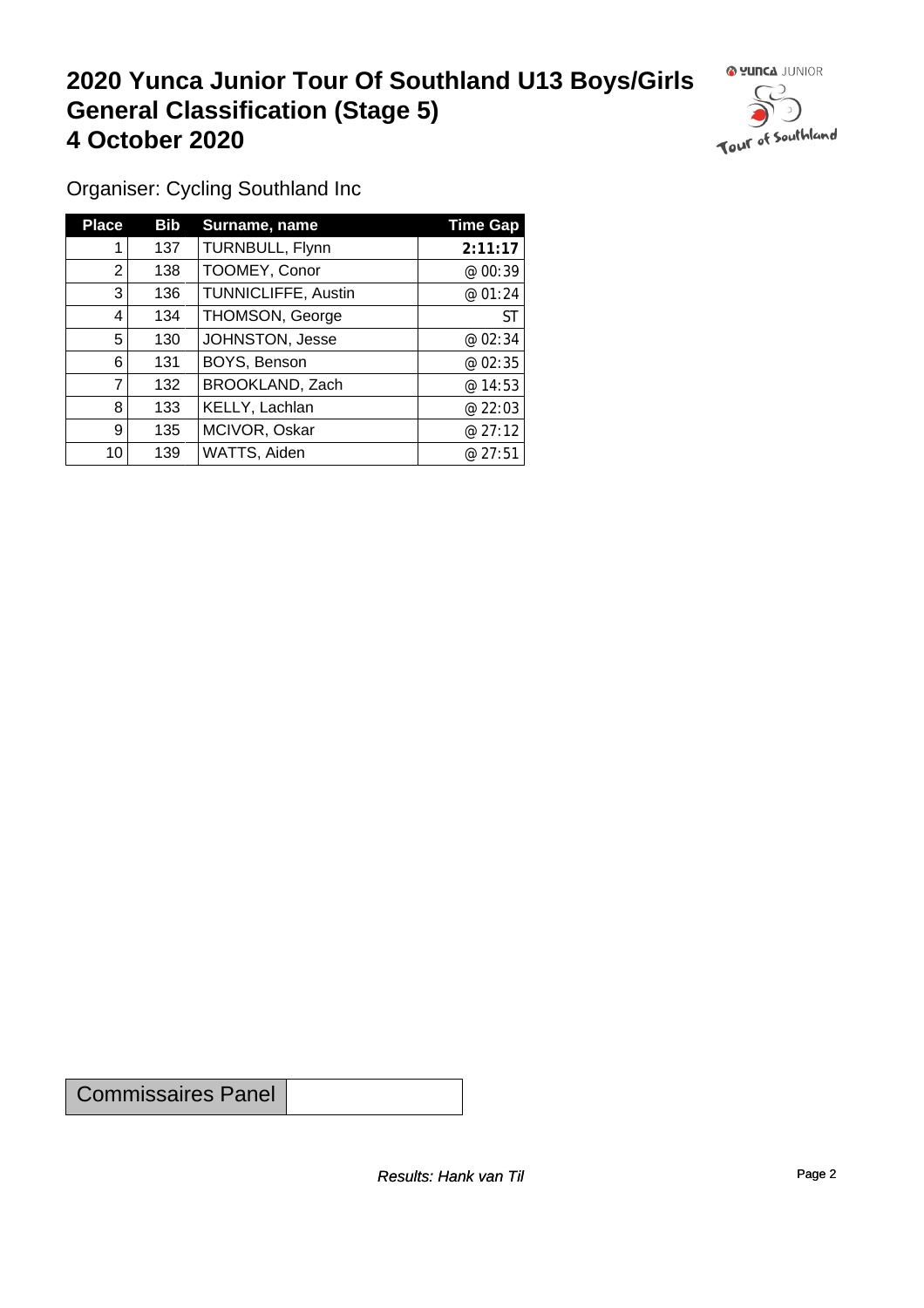### **2020 Yunca Junior Tour Of Southland U13 Boys/Girls Sprint Classification (Stage 5) 4 October 2020 19 Continued to the Continued Southland**



Organiser: Cycling Southland Inc

| <b>Place</b> | Bib | Surname, name          | <b>Points</b> |
|--------------|-----|------------------------|---------------|
|              | 136 | TUNNICLIFFE, Austin    | 10            |
|              | 133 | KELLY, Lachlan         | 6             |
| 3            | 138 | TOOMEY, Conor          |               |
| 4            | 137 | TURNBULL, Flynn        |               |
| 5            | 134 | <b>THOMSON, George</b> |               |
| 6            | 131 | BOYS, Benson           | ົ             |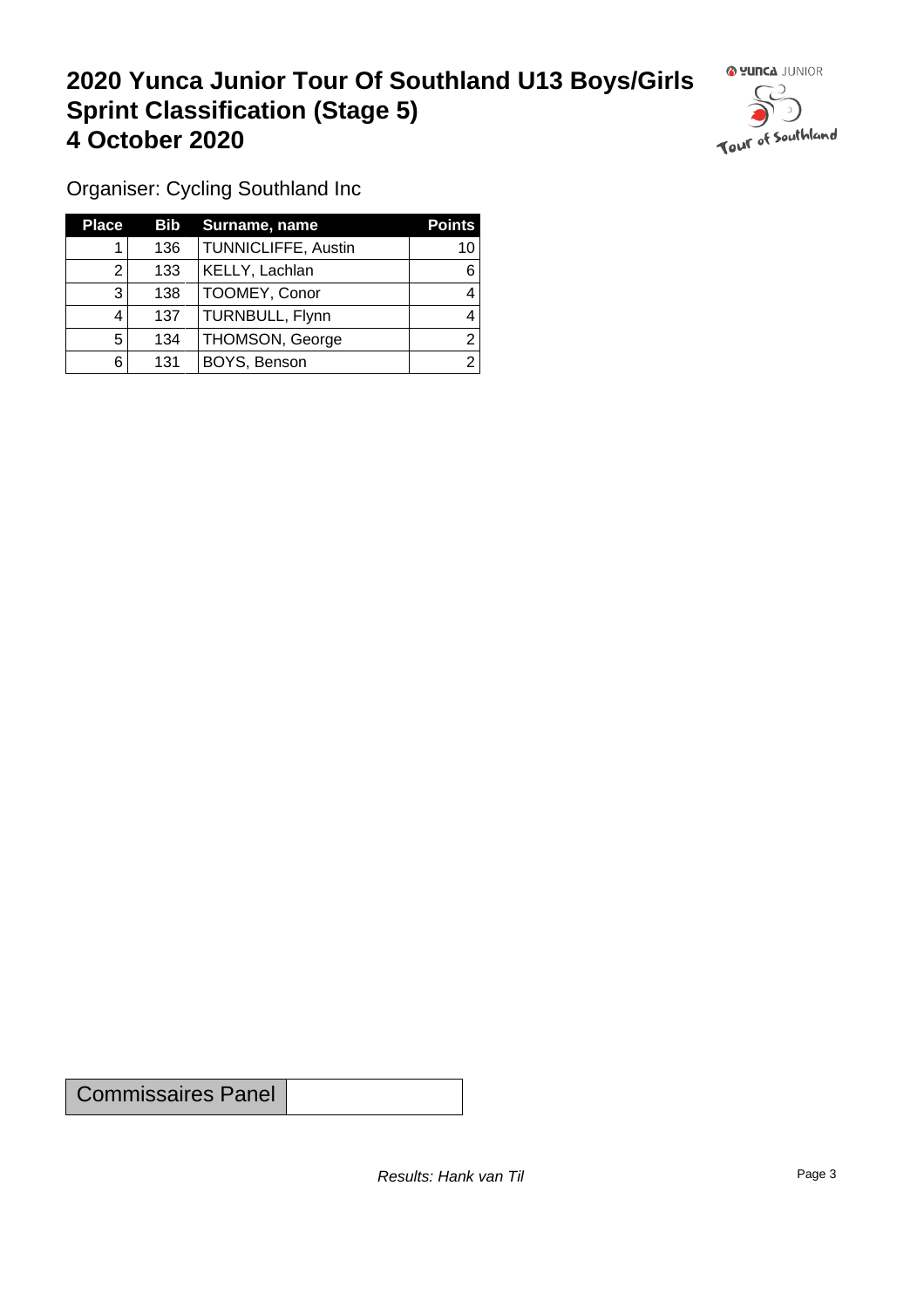### **2020 Yunca Junior Tour Of Southland U13 Boys/Girls KOM Classification (Stage 5) 4 October 2020**



Organiser: Cycling Southland Inc

| Place |     | <b>Bib</b> Surname, name   | <b>Points</b> |
|-------|-----|----------------------------|---------------|
|       | 137 | TURNBULL, Flynn            |               |
| ົ     | 134 | THOMSON, George            | 5             |
| າ     | 138 | TOOMEY, Conor              |               |
|       | 136 | <b>TUNNICLIFFE, Austin</b> |               |
| 5     | 131 | BOYS, Benson               |               |